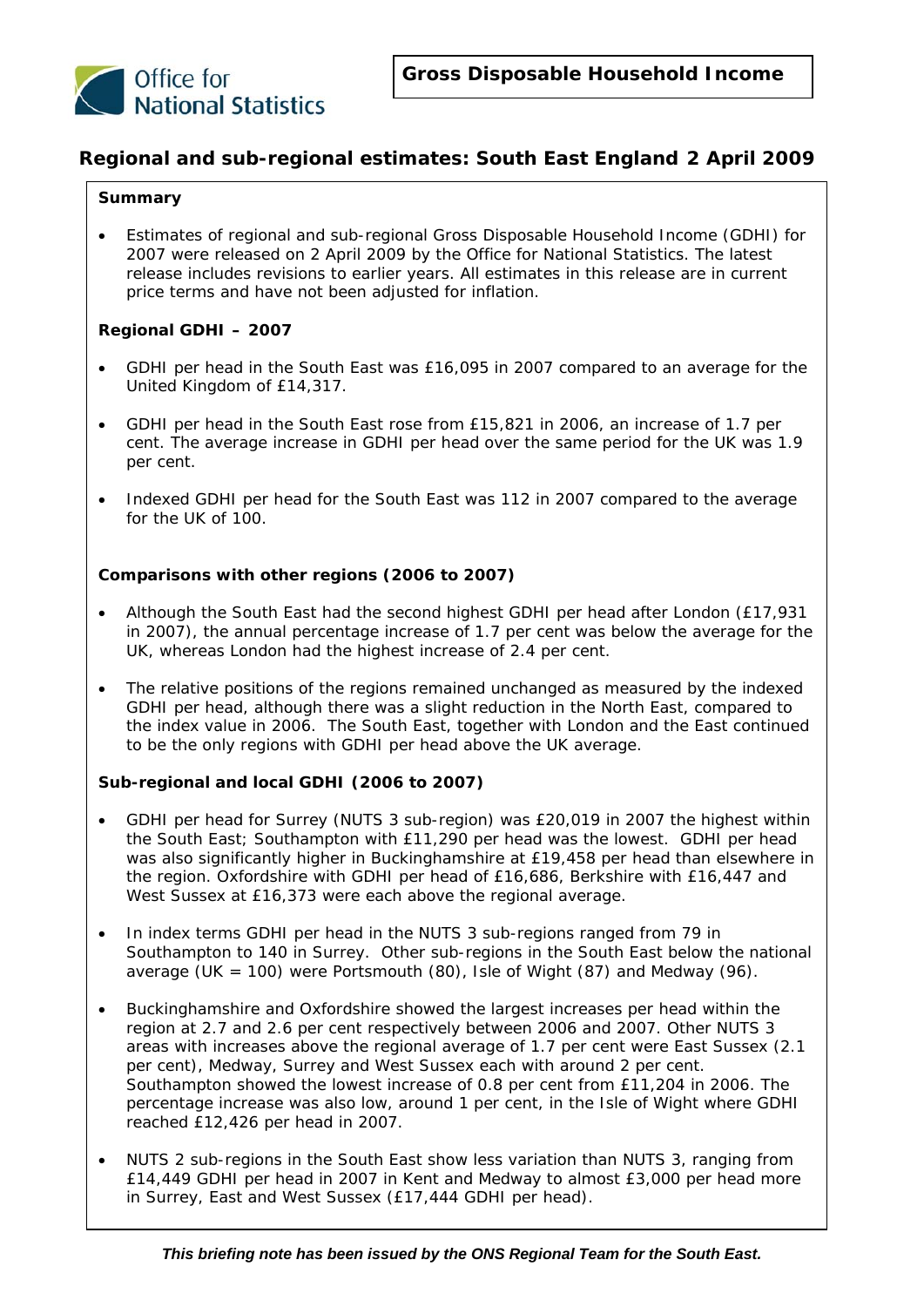## Table 1: Regional GDHI<sup>1</sup>

|                               | Total       |            | Per head |            |              |
|-------------------------------|-------------|------------|----------|------------|--------------|
|                               | <b>GDHI</b> | Percentage | per head | Percentage | Index        |
|                               | £m          | increase   | £        | increase   | $(UK = 100)$ |
|                               | 2007        | on 2006    | 2007     | on 2006    | 2007         |
| North East                    | 31,327      | 1.9        | 12,216   | 1.6        | 85.3         |
| North West                    | 89,495      | 2.2        | 13,038   | 2.0        | 91.1         |
| Yorkshire and The Humber      | 66,789      | 2.6        | 12,901   | 1.9        | 90.1         |
|                               |             |            |          |            |              |
| East Midlands                 | 58,376      | 2.6        | 13,268   | 1.8        | 92.7         |
| <b>West Midlands</b>          | 69,646      | 2.2        | 12,941   | 1.9        | 90.4         |
| East of England               | 85,383      | 2.5        | 15,083   | 1.5        | 105.3        |
| London                        | 135,502     | 3.0        | 17,931   | 2.4        | 125.2        |
| South East                    | 133,724     | 2.6        | 16,095   | 1.7        | 112.4        |
| South West                    | 73,462      | 2.6        | 14,187   | 1.6        | 99.1         |
|                               |             |            |          |            |              |
| England <sup>2</sup>          | 743,704     | 2.6        | 14,556   | 1.9        | 101.7        |
| Wales                         | 37,470      | 2.2        | 12,574   | 1.7        | 87.8         |
| Scotland                      | 69,895      | 2.3        | 13,587   | 1.8        | 94.9         |
| Northern Ireland              | 21,940      | 3.0        | 12,472   | 1.9        | 87.1         |
| United Kingdom <sup>2,3</sup> | 873,008     | 2.5        | 14,317   | 1.9        | 100.0        |

1 Headline Gross Disposable Household Income (GDHI) at current basic prices, on residence basis; calculated as five point moving average. Estimates for 2007 are provisional.

2 Figures may not sum due to rounding.

3 Excluding Extra Regio.

4 For Sub-regional and Local GDHI please see Table 5 on Page 5.

### *Source: Office for National Statistics*

### **Revisions to Previously Published Headline GDHI for the South East**

In addition to the normal revisions to recent years arising from updated survey and other data underlying the estimates, some components of GDHI have been revised back to 1995 in line with the new methodology for allocating Financial Intermediation Services Indirectly Measured (FISIM) introduced in the National Accounts for the 2008 Blue Book. The overall effect is to increase GDHI.

The most significant changes are as follows:

- Operating surplus and mixed income (resource) decreased
- Property income interest received (resource) increased
- Attributed property income of insurance policy holders (resource) decreased
- Property income paid (uses) decreased
- Miscellaneous current transfers, (resources) and (uses) decreased.

[NB. See Notes and definitions section for explanation of uses and resources.]

GDHI estimates for the South East have been revised back to 1995. For 2006, GDHI for the South East has been revised upwards by £3,740m from £126,587m to £130,327m, an increase of 3.0 per cent.

The same percentage increase (+3.0 per cent) was seen in GDHI per head for 2006 as the estimated GDHI per head in the South East was increased by £454 from £15,367 to £15,821. Last year, without the changes to methodology, revisions to data for previous periods were much smaller, less than +/- 1 per cent.

The above revisions have led to the indexed GDHI per head for 2006 being revised upwards from 111.5 to 112.6 relative to the UK average of 100.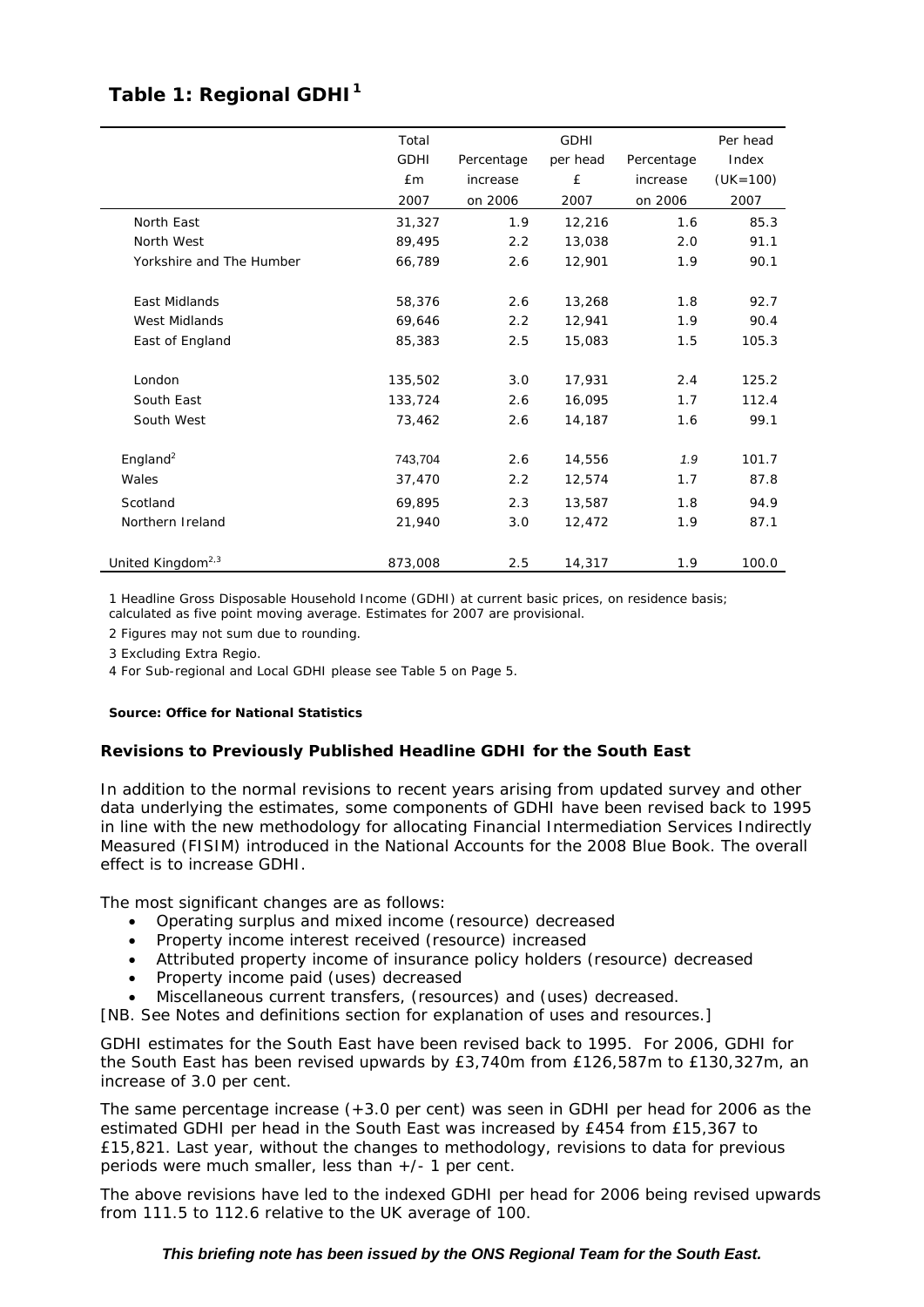Within the region, largest revision to estimates of GDHI were made in Surrey (+£807m) and Hampshire (+£665m). However on a per head basis Buckinghamshire saw the largest revision of +£886, followed by Surrey +£744 and Oxfordshire +£716, whereas the smallest revision of +£111 per head was in the Isle of Wight.

|      |            | <b>Total GDHI</b> |            |               |           | GDHI per head |          |               |
|------|------------|-------------------|------------|---------------|-----------|---------------|----------|---------------|
|      | Published  | Published         |            | Percentage    | Published | Published     |          | Percentage    |
|      | May 2008   | April 2009        | Revision   | change        | May 2008  | April 2009    | Revision | change        |
|      | $(E \, m)$ | $(E \, m)$        | $(E \, m)$ | %             | (E)       | (E)           | (E)      | %             |
| 1995 | 73,773     | 75,028            | 1,255      | 1.7           | 9,503     | 9,665         | 162      | 1.7           |
| 1996 | 79,155     | 81,126            | 1,971      | 2.5           | 10,148    | 10,400        | 253      | $2.5^{\circ}$ |
| 1997 | 85,369     | 87,976            | 2.607      | 3.1           | 10,871    | 11,203        | 332      | 3.1           |
| 1998 | 89.609     | 92,922            | 3,313      | 3.7           | 11,359    | 11,779        | 420      | 3.7           |
| 1999 | 94,356     | 97.369            | 3,013      | $3.2^{\circ}$ | 11,861    | 12,240        | 379      | 3.2           |
| 2000 | 99,950     | 102,786           | 2,836      | 2.8           | 12,508    | 12,863        | 355      | 2.8           |
| 2001 | 106,874    | 109,678           | 2,805      | 2.6           | 13,320    | 13,670        | 350      | 2.6           |
| 2002 | 109,543    | 112,763           | 3,220      | 2.9           | 13,613    | 14,013        | 400      | 2.9           |
| 2003 | 113,882    | 117,839           | 3,957      | $3.5^{\circ}$ | 14,082    | 14,571        | 489      | 3.5           |
| 2004 | 116,692    | 119,794           | 3.102      | 2.7           | 14,362    | 14,744        | 382      | 2.7           |
| 2005 | 122,663    | 125,945           | 3,283      | 2.7           | 14,987    | 15,388        | 401      | 2.7           |
| 2006 | 126,587    | 130,327           | 3,741      | 3.0           | 15,367    | 15,821        | 454      | 3.0           |
|      |            |                   |            |               |           |               |          |               |

## **Table 2: Revisions to the South East since last published in May 2008**

Notes:

1 GDHI on current basic prices

2 Figures may not sum due to rounding

*Source: Office for National Statistics* 



**Chart 3: GDHI per head index, revisions to data previously published in May 2008**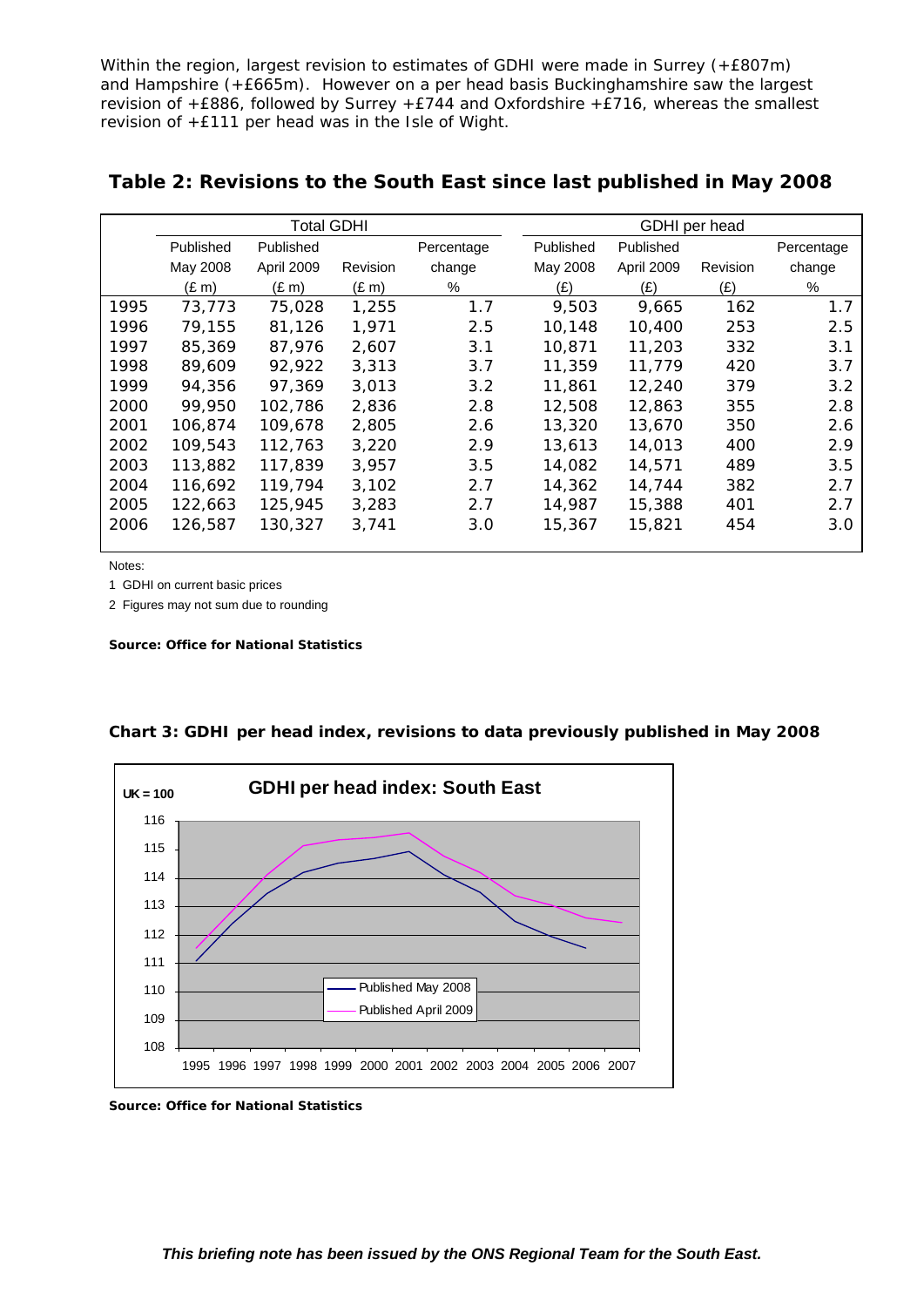## **Sub-regional GDHI per head Indices**

## **NUTS 2 Geography**

- The South East has four NUTS 2 sub-regions, Berkshire, Buckinghamshire and Oxfordshire in the northern parts of the region; Surrey, East and West Sussex, form a band from south west of London to the south coast; Hampshire and the Isle of Wight are the most south-westerly parts of the region; with Kent and Medway in the extreme east.
- All NUTS 2 sub-regions continue to be above the national average as indicated by GDHI per head indices ranging from 122 in Surrey to 101 in Kent for 2007, although areas appear to be moving closer to the national average over the last few years.
- There is wider diversity **within** the NUTS2 sub-regions than between them. Indices for NUTS 3 sub-regions range from 79 in Southampton to 140 in Surrey. Further details are included in Chart 5 and Table 6.



## **Chart 4: Headline GDHI in NUTS 2 sub-regions**

*Source: Office for National Statistics*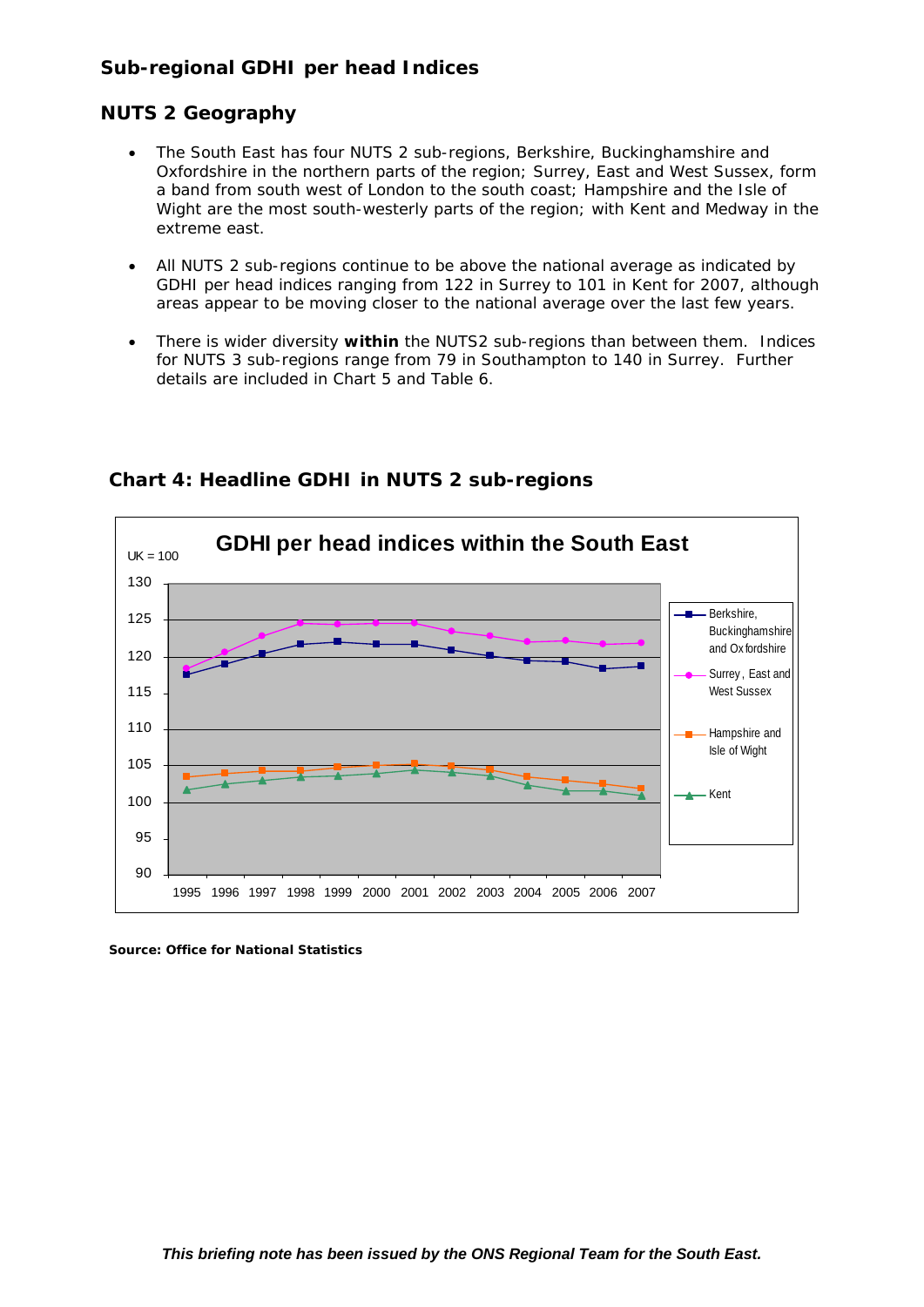## **NUTS 3 Geography**

• The South East consists of fourteen NUTS3 sub-regions:

| <b>Berkshire</b>                                               | ilo Obatri Lubt conbibito or roartoon. No rob bab rogiono. |
|----------------------------------------------------------------|------------------------------------------------------------|
| Milton Keynes<br>Buckinghamshire<br>Oxfordshire                | Berkshire, Buckinghamshire<br>and Oxfordshire              |
| Brighton & Hove<br>East Sussex<br>Surrey<br><b>West Sussex</b> | Surrey, East Sussex<br>and West Sussex                     |
| Portsmouth<br>Southampton<br>Hampshire<br>Isle of Wight        | Hampshire and the<br>Isle of Wight                         |
| Medway<br>Kent                                                 | Kent and<br>Medway                                         |

• Surrey remains the sub-region with the highest GDHI per head of £20,019 in 2007, 40 percentage points above the UK average (i.e. GDHI per head index=140). Southampton had the lowest GDHI per head in the South East of £11,290, 21 percentage points below the UK average (index=79).

# **Table 5: Sub-regional and Local GDHI1**

|                                            | Total       |            | <b>GDHI</b> |            |
|--------------------------------------------|-------------|------------|-------------|------------|
|                                            | <b>GDHI</b> | Percentage | per head    | Percentage |
|                                            | £m          | increase   | £           | increase   |
|                                            | 2007        | on 2006    | 2007        | on 2006    |
| Berkshire, Buckinghamshire and Oxfordshire | 37,038      | 3.1        | 16,988      | 2.1        |
| Berkshire                                  | 13,580      | 2.7        | 16,447      | 1.5        |
| Milton Keynes                              | 3,307       | 3.1        | 14,477      | 1.4        |
| Buckinghamshire                            | 9,546       | 3.4        | 19,458      | 2.7        |
| Oxfordshire                                | 10,604      | 3.2        | 16,686      | 2.6        |
| <b>Surrey, East and West Sussex</b>        | 45,987      | 2.9        | 17,444      | 2.0        |
| Brighton and Hove                          | 3,830       | 2.2        | 15,108      | 1.4        |
| East Sussex                                | 7,461       | 2.5        | 14,680      | 2.1        |
| Surrey                                     | 21,986      | 3.2        | 20,019      | 1.9        |
| <b>West Sussex</b>                         | 12,710      | 2.7        | 16,373      | 2.0        |
| Hampshire and Isle of Wight                | 26,903      | 2.0        | 14,580      | 1.2        |
| Portsmouth                                 | 2,277       | 2.0        | 11,516      | 1.3        |
| Southampton                                | 2,610       | 1.9        | 11,290      | 0.8        |
| Hampshire                                  | 20,283      | 2.1        | 15,886      | 1.2        |
| Isle of Wight                              | 1,733       | 1.7        | 12,426      | 1.0        |
| Kent                                       | 23,796      | 2.1        | 14,449      | 1.3        |
| Medway                                     | 3,456       | 2.2        | 13,702      | 2.0        |
| Kent                                       | 20,340      | 2.1        | 14,584      | 1.2        |

1 Headline Gross Disposable Household Income (GDHI) at current basic prices, on residence basis; calculated as five point moving average. Estimates for 2007 are provisional.

2 Figures may not sum due to rounding.

3 Excluding Extra Regio.

*Source: Office for National Statistics*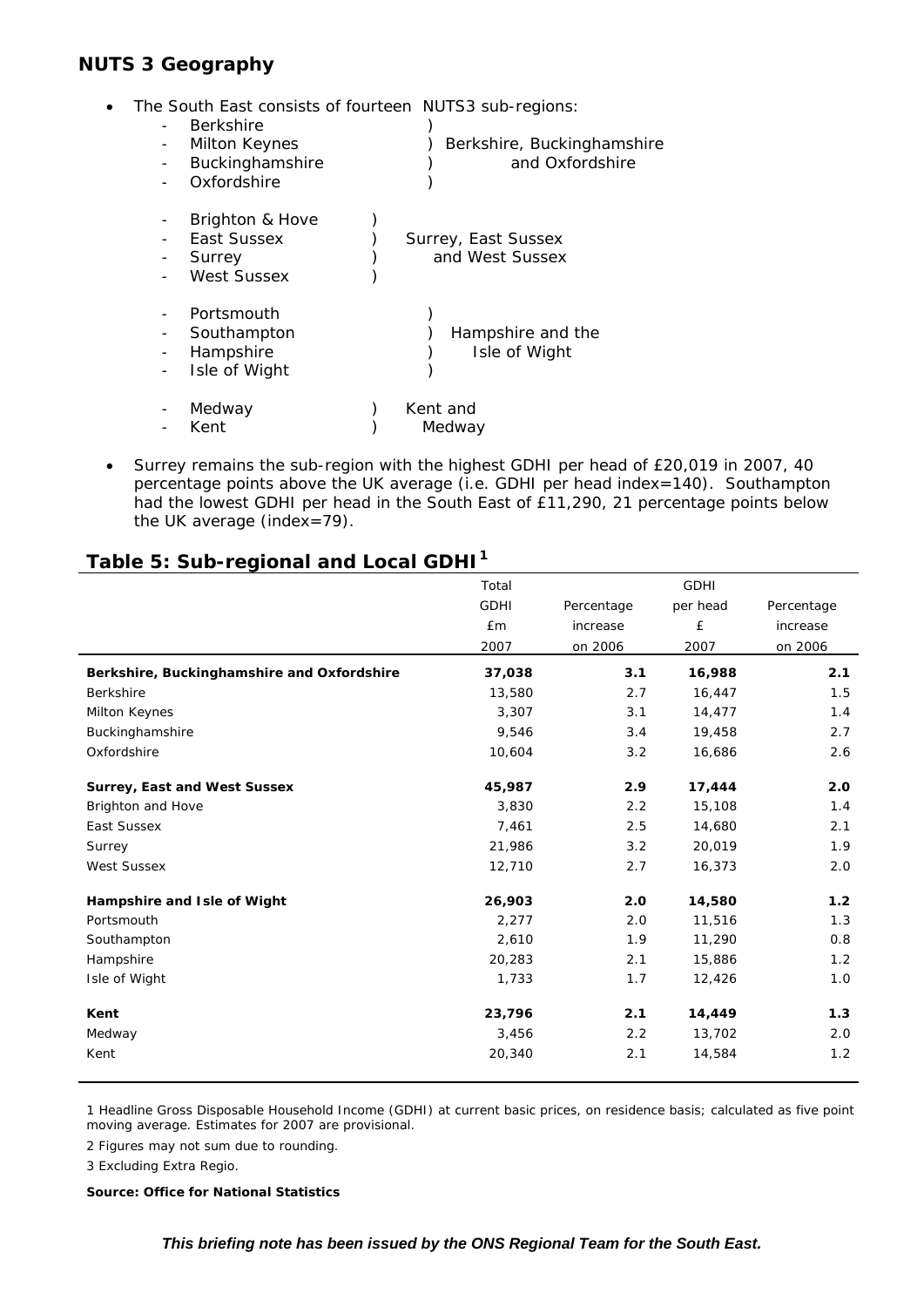- Between 1995 and 2007 GDHI per head in Surrey increased by 72 per cent, compared to 47 per cent increase in Southampton. Average increase for the South East was 67 per cent, 4 percentage points less than the increase in London, during the same period. The greatest percentage increase in the South East was 77 per cent in Buckinghamshire, only slightly below the highest performing area - Inner London West (79 per cent).
- From having the second lowest GDHI per head in the South East of £7,555 in 1995, the Isle of Wight increased by 64 per cent to £12,426 in 2007. However, the GDHI per head in the Isle of Wight remains about 13 percentage points below the UK average  $(index=87)$ .



**Chart 6 Headline GDHI indices in NUTS 3 sub-regions** 

*Source: Office for National Statistics* 

- Increases in GDHI per head in both Southampton and Portsmouth were considerably less than the regional (67 per cent increase) or national (65 per cent increase) averages between 1995 and 2007, 47 and 56 per cent respectively. The positions of both cities declined in GDHI per head terms relative to the UK overall, from indices of 89 to 79 and 85 to 80 respectively.
- Southampton's position declined from 93<sup>rd</sup> in 1995 to 126<sup>th</sup> out of 133 NUTS3 sub-regions of the UK in 2007, whereas the ranking of Isle of Wight improved from  $101<sup>st</sup>$  to  $94<sup>th</sup>$  over these thirteen years mainly reflecting declines in value in other parts of the country. The relative decline in position of Portsmouth was less marked, moving from  $111<sup>st</sup>$  to  $119<sup>th</sup>$ . Surrey and Buckinghamshire's positions in terms of GDHI per head remained unchanged at 2<sup>nd</sup> and 3<sup>rd</sup> respectively, after Inner London West (£27,838 in 2007). The NUTS 3 region with the lowest overall position in 2007 was Nottingham at £10,336 per head.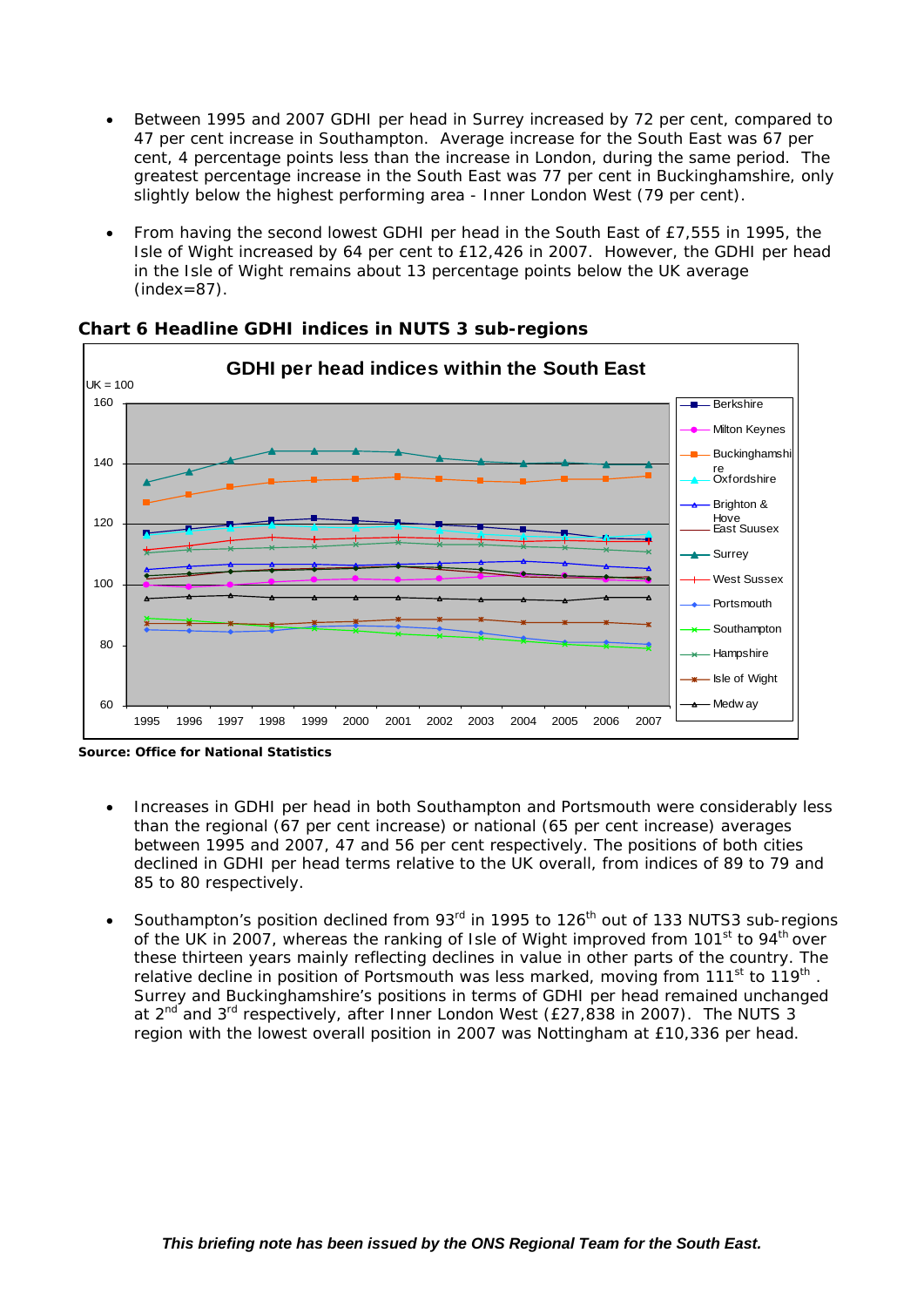| Table 7: GDHI <sup>1</sup> per head indices for NUTS 3 sub-regions of the South East |
|--------------------------------------------------------------------------------------|
|                                                                                      |

|                                      |       |       |       |       |       |       |       |       |       |       |       | $(UK2 = 100)$ |       |
|--------------------------------------|-------|-------|-------|-------|-------|-------|-------|-------|-------|-------|-------|---------------|-------|
|                                      | 1995  | 1996  | 1997  | 1998  | 1999  | 2000  | 2001  | 2002  | 2003  | 2004  | 2005  | 2006          | 2007  |
| Berkshire,<br><b>Buckinghamshire</b> |       |       |       |       |       |       |       |       |       |       |       |               |       |
| and Oxfordshire                      | 117.5 | 119.0 | 120.4 | 121.7 | 122.1 | 121.7 | 121.7 | 120.8 | 120.0 | 119.5 | 119.3 | 118.4         | 118.7 |
| <b>Berkshire</b>                     | 117.1 | 118.3 | 119.8 | 121.1 | 121.9 | 121.0 | 120.4 | 119.7 | 119.0 | 118.1 | 117.2 | 115.3         | 114.9 |
| <b>Milton Keynes</b>                 | 99.8  | 99.1  | 99.8  | 101.0 | 101.7 | 101.8 | 101.6 | 101.8 | 102.5 | 103.2 | 103.0 | 101.6         | 101.1 |
| <b>Buckinghamshire</b>               | 126.9 | 129.7 | 132.2 | 134.0 | 134.7 | 135.1 | 135.6 | 134.8 | 134.1 | 133.8 | 134.8 | 134.8         | 135.9 |
| Oxfordshire                          | 116.4 | 117.9 | 118.9 | 119.8 | 119.2 | 118.8 | 119.3 | 118.1 | 116.6 | 116.0 | 115.7 | 115.7         | 116.5 |
| Surrey, East and                     |       |       |       |       |       |       |       |       |       |       |       |               |       |
| <b>West Sussex</b>                   | 118.4 | 120.5 | 122.8 | 124.6 | 124.5 | 124.6 | 124.6 | 123.4 | 122.9 | 122.0 | 122.2 | 121.7         | 121.8 |
| <b>Brighton and Hove</b>             | 105.1 | 106.1 | 106.6 | 106.8 | 106.7 | 106.5 | 106.7 | 107.1 | 107.5 | 107.6 | 107.0 | 106.1         | 105.5 |
| <b>East Sussex</b>                   | 102.0 | 103.0 | 104.2 | 105.1 | 105.4 | 105.7 | 106.1 | 104.9 | 104.0 | 102.5 | 102.4 | 102.3         | 102.5 |
| Surrey                               | 133.9 | 137.3 | 141.1 | 144.3 | 144.1 | 144.1 | 143.8 | 141.7 | 140.8 | 140.1 | 140.4 | 139.7         | 139.8 |
| <b>West Sussex</b>                   | 111.4 | 113.0 | 114.5 | 115.6 | 115.1 | 115.4 | 115.8 | 115.3 | 115.1 | 114.3 | 114.7 | 114.3         | 114.4 |
| <b>Hampshire and Isle</b>            |       |       |       |       |       |       |       |       |       |       |       |               |       |
| of Wight                             | 103.5 | 104.0 | 104.2 | 104.3 | 104.7 | 105.1 | 105.3 | 104.8 | 104.4 | 103.5 | 102.9 | 102.6         | 101.8 |
| Portsmouth                           | 85.2  | 84.9  | 84.4  | 84.9  | 86.2  | 86.5  | 86.2  | 85.4  | 84.1  | 82.5  | 81.1  | 80.9          | 80.4  |
| Southampton                          | 88.8  | 88.3  | 87.3  | 86.0  | 85.4  | 84.8  | 83.6  | 83.1  | 82.3  | 81.4  | 80.2  | 79.7          | 78.9  |
| Hampshire                            | 110.6 | 111.4 | 112.0 | 112.3 | 112.7 | 113.3 | 113.8 | 113.4 | 113.2 | 112.4 | 112.1 | 111.7         | 111.0 |
| Isle of Wight                        | 87.2  | 87.3  | 87.1  | 86.9  | 87.6  | 88.0  | 88.4  | 88.4  | 88.5  | 87.5  | 87.5  | 87.5          | 86.8  |
| Kent                                 | 101.8 | 102.4 | 103.0 | 103.4 | 103.5 | 103.9 | 104.5 | 104.0 | 103.6 | 102.4 | 101.6 | 101.5         | 100.9 |
| Medway                               | 95.4  | 96.1  | 96.3  | 95.9  | 95.9  | 95.6  | 95.7  | 95.5  | 95.2  | 95.0  | 94.8  | 95.6          | 95.7  |
| Kent                                 | 102.9 | 103.6 | 104.2 | 104.8 | 104.9 | 105.4 | 106.1 | 105.7 | 105.1 | 103.7 | 102.8 | 102.6         | 101.9 |
| <b>South East</b>                    | 111.5 | 112.8 | 114.1 | 115.1 | 115.3 | 115.4 | 115.6 | 114.8 | 114.2 | 113.4 | 113.1 | 112.6         | 112.4 |

1. Headline Gross Disposable Household Income (GDHI) at current basic prices, on residence basis; calculated as five point moving average. Estimates for 2007 are provisional.

2. Excluding Extra region.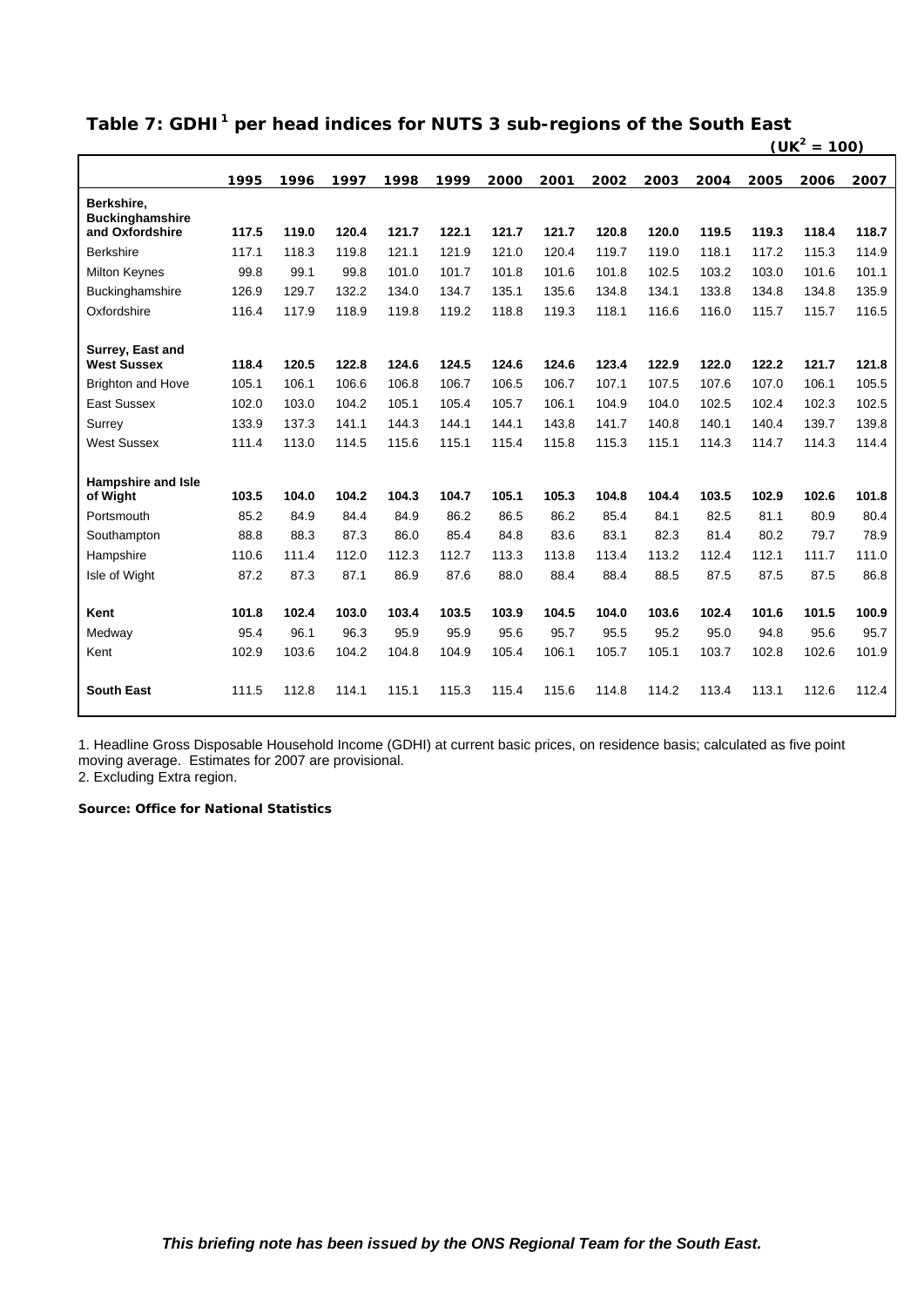## **Components of GDHI**

- Gross Disposable Household Income (GDHI) is the amount of money that individuals (i.e. the household sector) have available for spending or saving. This is money left after expenditure associated with income, e.g. taxes and social contributions, property ownership and provision for future pension income. It is calculated gross of any deductions for capital consumption.
- A major component of GDHI, accounting for about 70 per cent of the total resources, is compensation of employees i.e. wages and salaries, national insurance contributions, pension contributions, redundancy payments etc.
- Detailed breakdowns are not available below NUTS 2 sub-regions.



**Chart 8: Components of headline GDHI for NUTS 1 region: South East** 

Note: Black line on component charts indicates GDHI in each time period.

*Source: Office for National Statistics*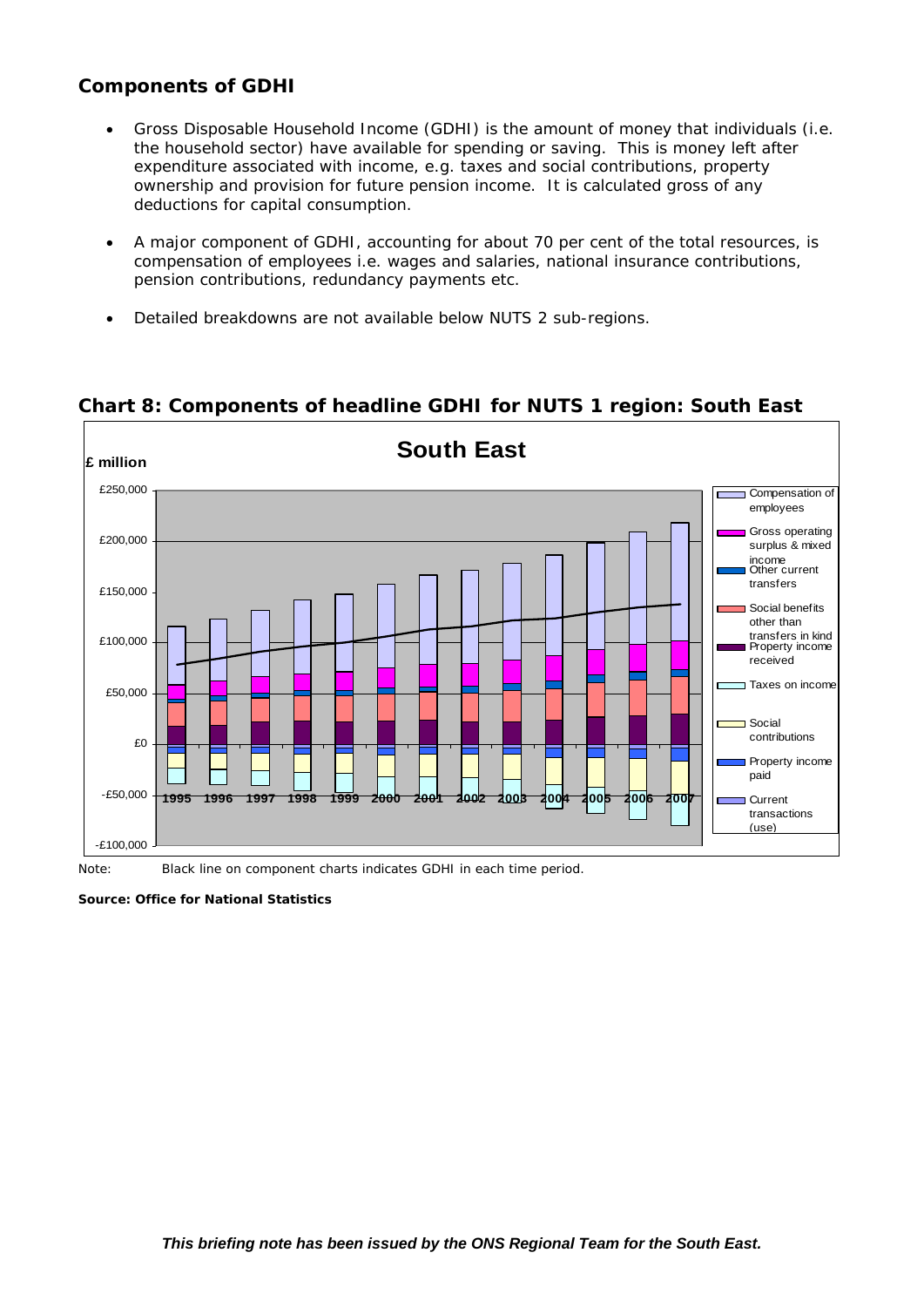



*Source: Office for National Statistics* 



## **Chart 9b:**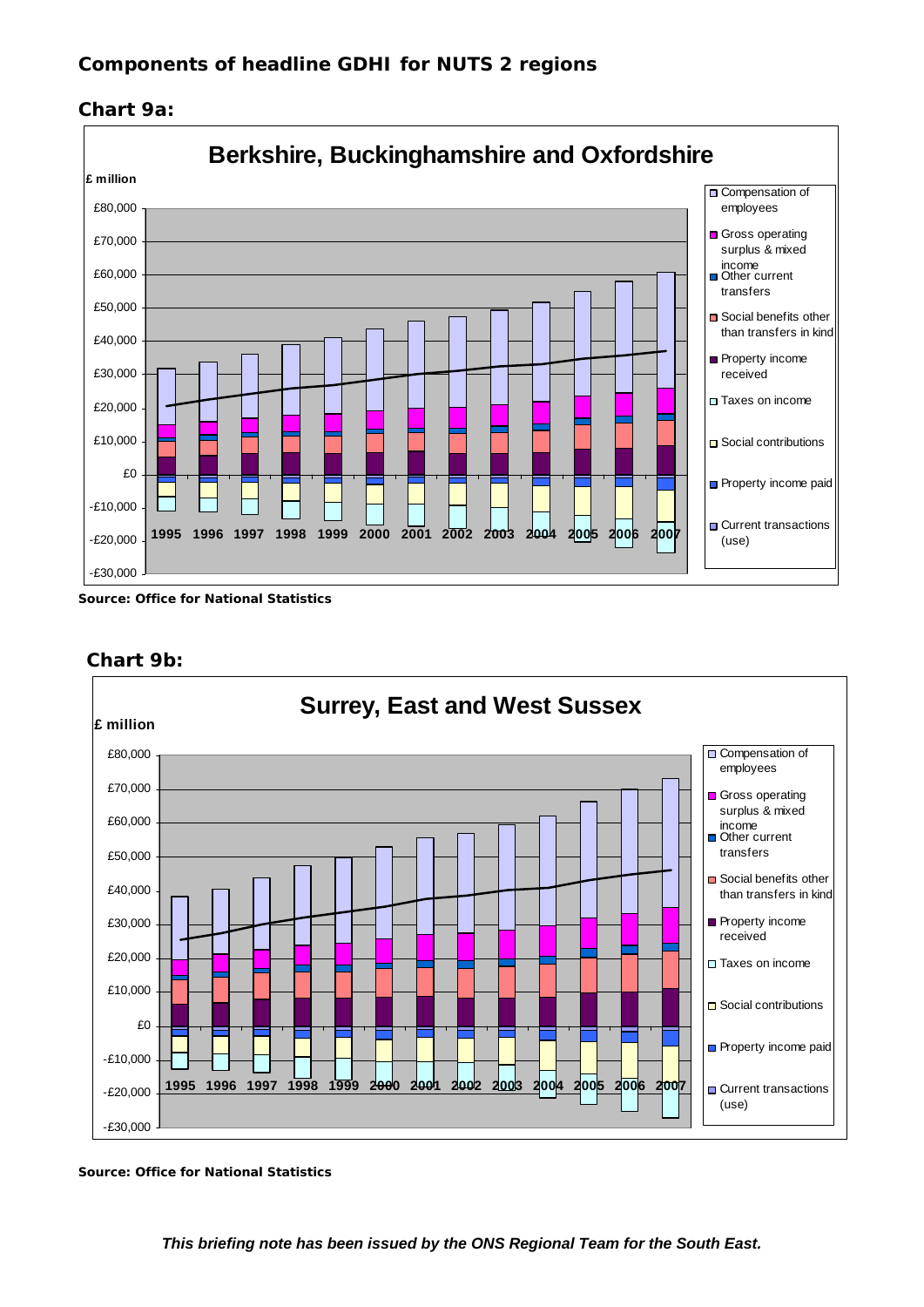## **Chart 9c:**



*Source: Office for National Statistics* 



## **Chart 9d:**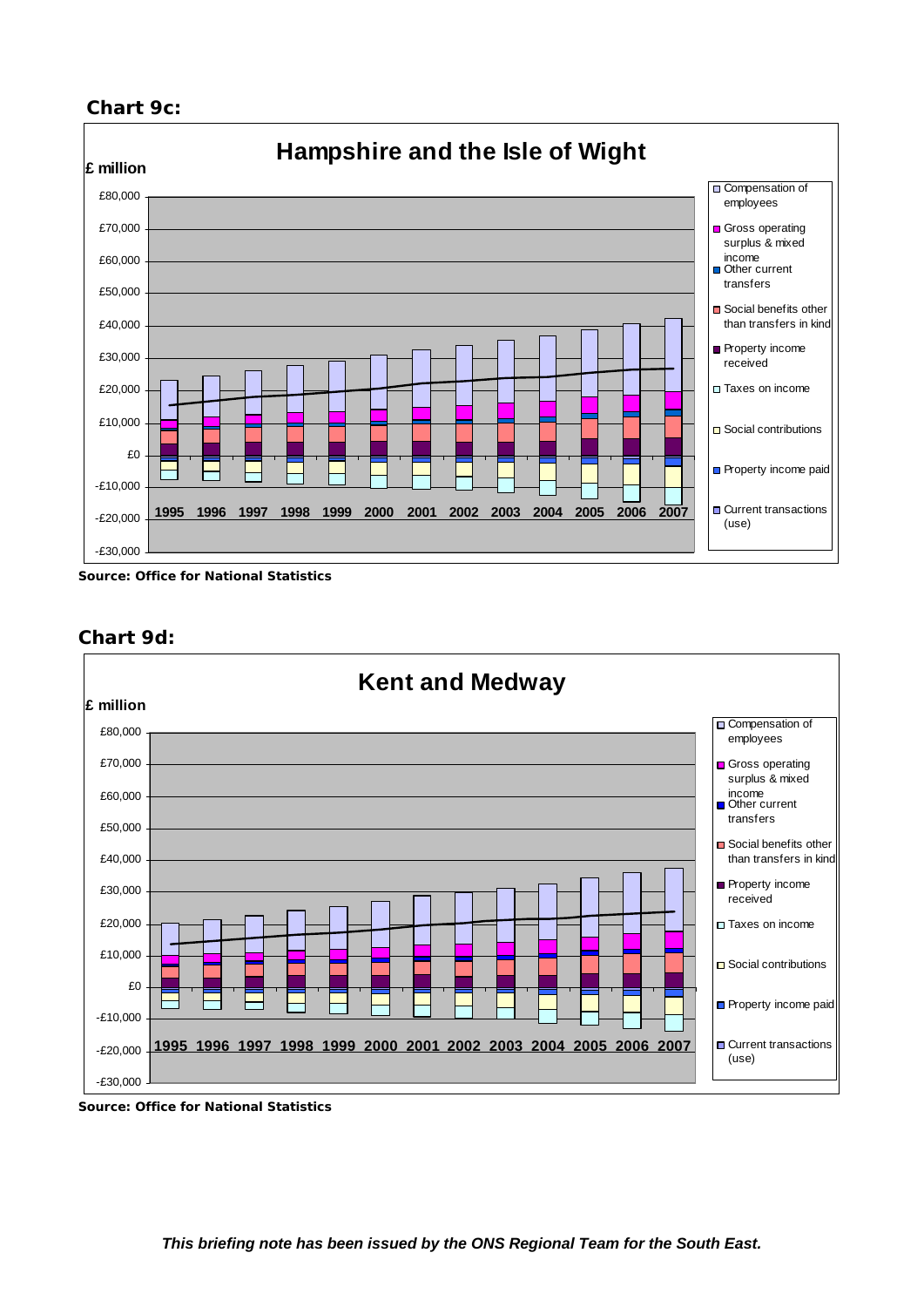## **Sources and contacts**

The latest regional Gross Disposable Household Income (GDHI) data, released on 2 April 2009 can be found via: http://www.statistics.gov.uk/statbase/Product.asp?vlnk=14651

The above provides access to a 'First Release' (press notice) which highlights the key data and definitions, with links to a document giving detailed tables (which are also available as Excel files).

This briefing note has been prepared by the ONS Regional Team for the South East to focus specifically on that region. Their contact details are:

Peggy Causer Neil Park Regional Statistician Regional Analyst Tel: 01483 501301 Tel: 01483 501339 Email: peggy.causer@ons.gov.uk Email: neil.park@ons.gov.uk

## **Notes and definitions**

**Gross Disposable Household Income** (GDHI) is the amount of money that households have available for spending or saving, hence 'disposable income'. This is the money left after expenditure associated with income, e.g. taxes and social contributions, property ownership and provision for future pension income. It can be compared with the concept of income as generally understood in economics, where income is often defined as the maximum amount that a household can (or has available at its disposal to) consume without reducing its real worth.

Households cover people living in traditional households as well as those living in institutions, e.g. those living in retirement homes and prisons. The sector also includes sole trader enterprises and non-profit institutions serving households (NPISHs) – charities and most universities.

Regional estimates are consistent with those published in table 6.1.4 of the UK National Accounts 2008 (Blue Book). Further notes and definitions are included in the Blue Book and on the ONS website www.statistics.gov.uk

GDHI is calculated as the *sum of*:

- compensation of employees (COE) is the main source of primary income (70%), i.e. wages and salaries, national insurance contributions, pension contributions, redundancy payments  $_{\text{a}t}$
- gross operating surplus (GOS) rental income from buildings, including imputed rental of owner-occupied dwellings) and mixed income (MI) - income from self-employment related to sole traders
- pension income state retirement and privately funded
- other social benefits including child benefit, disability living allowance, unemployment and jobseeker benefits and incapacity benefits
- property income return on ownership of financial assets e.g. rent on land, interest, dividends, etc
- other current transfers e.g. claims made under non-life insurance policies, gifts received from abroad, grants and unrequited payments from central government.

### *Less:*

- taxes on income and other current taxes on wealth e.g. council tax, motor vehicle duty
- social contributions national insurance contributions by employees, employers and social contributions by the self and non-employed
- property income paid (interest, rent on land).
- other current transfers (insurance policies, charity donations, gifts made abroad).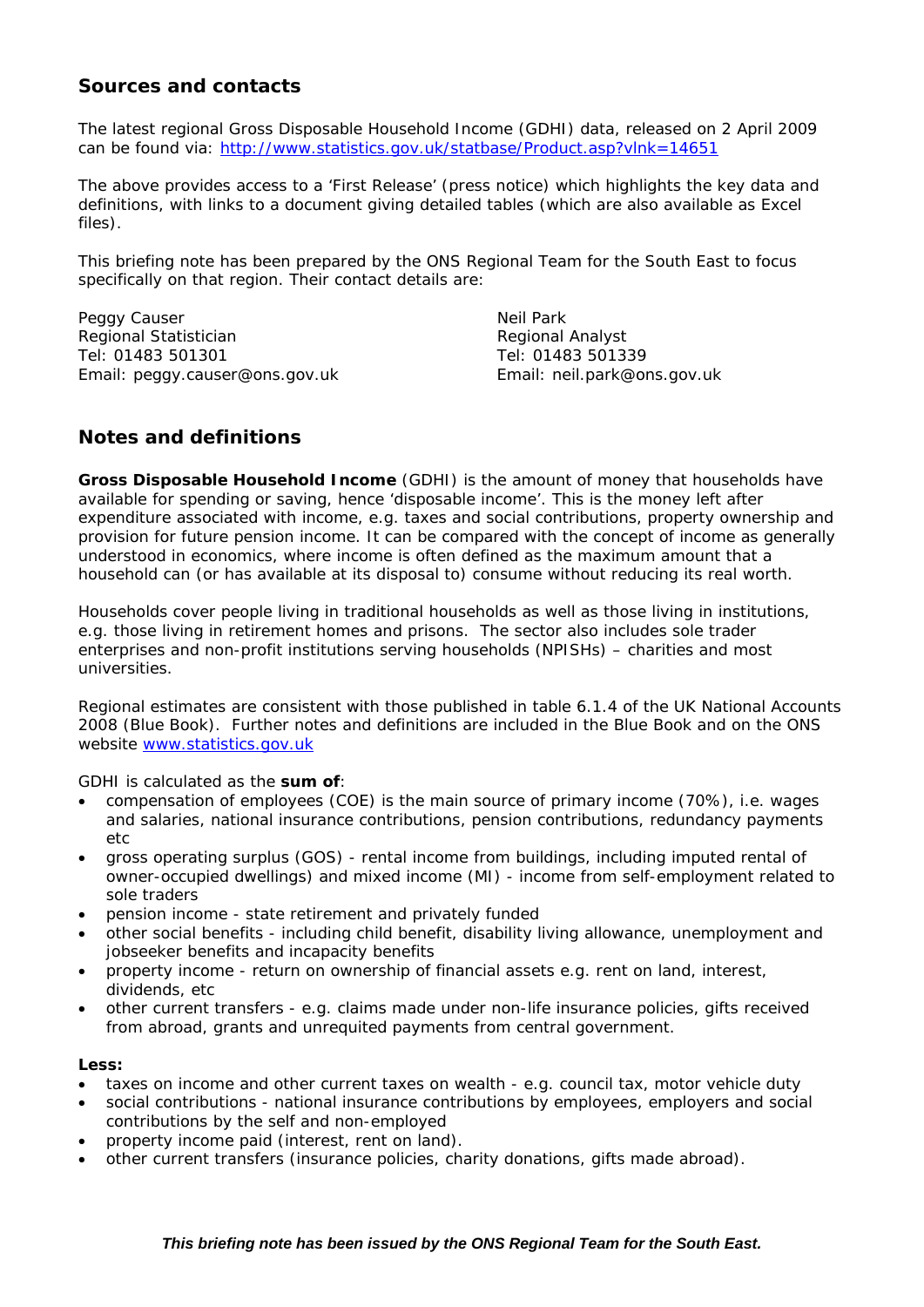GDHI can also be shown as the sum of the balances of Primary and Secondary incomes. Primary incomes are compensation of employees, gross operating surplus and mixed income and property income (resources less uses). Secondary incomes are taxes on income and wealth, pensions, social benefits, social contributions and other current transfers (resources less uses).

| <b>Resources</b>                                             | <b>Uses</b>                |  |  |  |  |  |
|--------------------------------------------------------------|----------------------------|--|--|--|--|--|
| <b>Primary Resources</b>                                     | <b>Primary Uses</b>        |  |  |  |  |  |
| Property Income                                              | Property related outgoings |  |  |  |  |  |
| <b>Operating Surplus</b>                                     |                            |  |  |  |  |  |
| Mixed Income                                                 |                            |  |  |  |  |  |
| <b>Compensation of Employees</b>                             |                            |  |  |  |  |  |
| Primary Resources - Primary Uses = Balance of Primary Income |                            |  |  |  |  |  |
|                                                              |                            |  |  |  |  |  |

| <b>Secondary Resources</b>                                         | <b>Secondary Uses</b>               |  |  |  |  |
|--------------------------------------------------------------------|-------------------------------------|--|--|--|--|
| Pensions & other Social Benefits                                   | <b>Social Contributions</b>         |  |  |  |  |
| <b>Other Current Transfers</b>                                     | Other Current Transfers - outgoings |  |  |  |  |
|                                                                    | Current taxes                       |  |  |  |  |
| Secondary Resources - Secondary Uses = Balance of Secondary Income |                                     |  |  |  |  |
|                                                                    |                                     |  |  |  |  |
| Balance of Primary Income + Balance of Secondary Income = GDHI     |                                     |  |  |  |  |

#### **Gross Disposable Household Income: components for the South East £ Million**

|                                     |                                                  |                   | South     |                       |
|-------------------------------------|--------------------------------------------------|-------------------|-----------|-----------------------|
|                                     |                                                  | CDID <sup>1</sup> | East      | UK <sup>2</sup> Total |
|                                     | <b>Primary Incomes</b>                           |                   |           |                       |
| <b>Resources</b>                    |                                                  |                   |           |                       |
|                                     |                                                  | OWLS+             |           |                       |
|                                     | Operating surplus and mixed income               | OWLT              | 28,467    | 163,486               |
|                                     | Compensation of employees                        | <b>OWLY</b>       | 115,818   | 744,192               |
|                                     | Property income (gross property income)          | <b>OWME</b>       | 29,922    | 171,233               |
| <b>Uses</b>                         |                                                  |                   |           |                       |
|                                     | Property income use                              | <b>OWMI</b>       | $-12,920$ | $-66,453$             |
|                                     | <b>Balance of primary income</b>                 |                   | 161,287   | 1,012,458             |
|                                     | <b>Secondary incomes</b>                         |                   |           |                       |
| <b>Resources</b>                    |                                                  |                   |           |                       |
|                                     |                                                  | $RVFH+$<br>QWML   | 31,927    | 226,852               |
|                                     | Imputed social contributions and social benefits |                   |           |                       |
|                                     | Other current transfers                          | QWMO              | 7,457     | 55,305                |
| <b>Uses</b>                         |                                                  |                   |           |                       |
|                                     | Current taxes on income and wealth               | <b>OWMS</b>       | $-30.522$ | $-182,505$            |
|                                     |                                                  | $OWMY+$           |           |                       |
|                                     | Social contributions                             | QWMZ              | $-32,556$ | $-209,140$            |
|                                     | Other current transfers                          | QWNC              | $-3,869$  | $-28,939$             |
| <b>Balance of Secondary Incomes</b> |                                                  |                   | $-27,563$ | $-138,427$            |
|                                     | <b>GDHI</b> (resources less uses)                | <b>OWND</b>       | 133,724   | 874,031               |

1. Central database identifiers as used in UK National Accounts (Blue Book) 2008.

2. Including Extra region.

### *Source: Office for National Statistics*

Estimates are at current basic prices and do not allow for inflation or differences in regional price levels. Headline GDHI series have been calculated using a 5-year moving average to remove some volatility. Unadjusted series are also available on the ONS website.